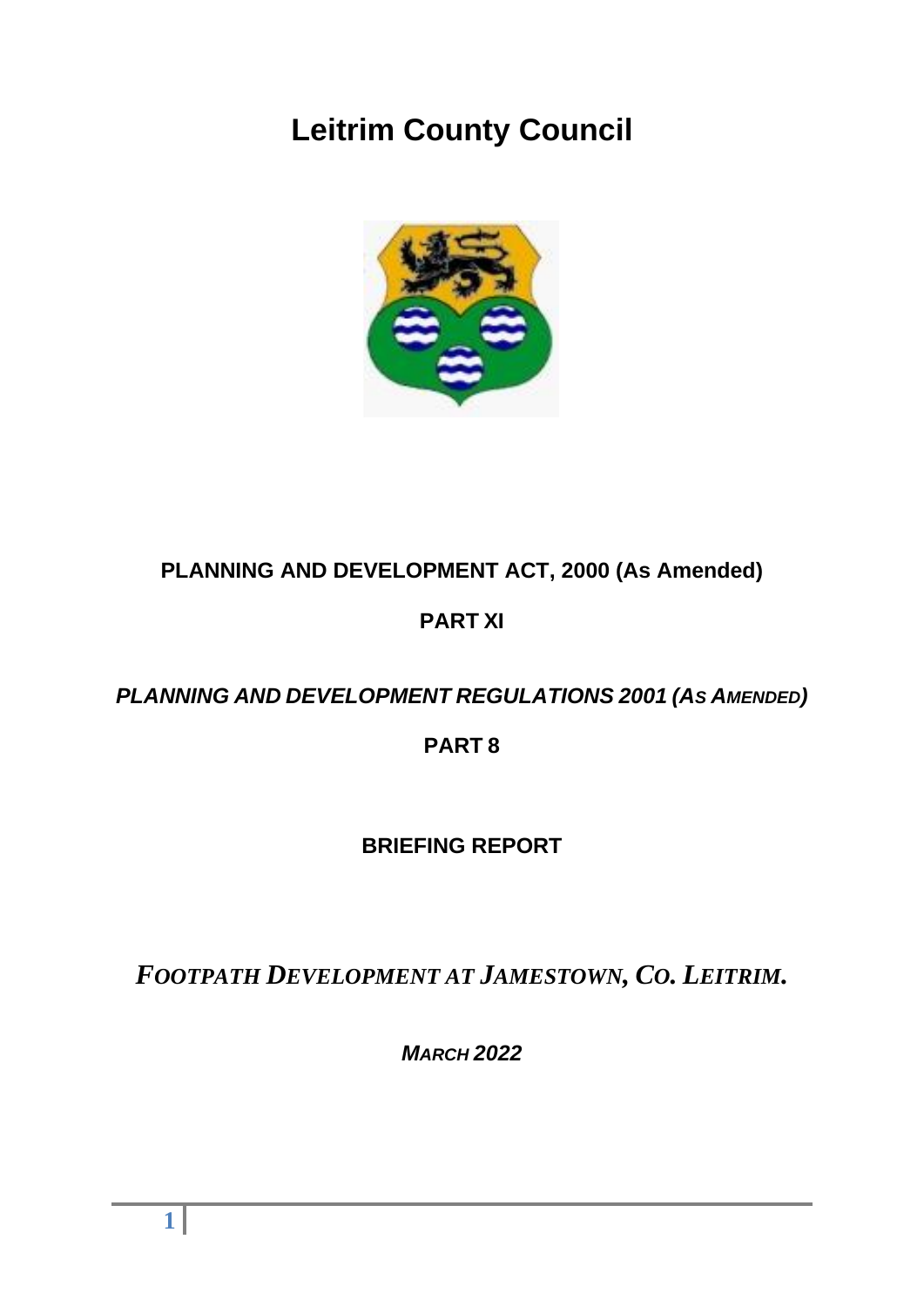#### **Introduction and Project Overview**

The proposed footpath development is located on the outskirts of Jamestown village. There is a footpath that extends from the village southwards towards the crossroads south of the town. Currently there is no footpath to serve the workers in the nearby Rosderra Meat Factory or the many houses further west from the factory entrance.

Pedestrians must walk in the live traffic lane from the four crossroads westward to the factory entrance. This is a highly dangerous section of roadway with poor visibility for both pedestrian and driver. The proposed footpath will extend to the top of the hill westwards. There are several dwellings at the termination of the proposed footpath, and this will make walking to and from Jamestown village much safer for residents. It is proposed to provide public lighting along the extent of the footpath development.

#### **Scheme Overview**

The proposed footpath will start north of the 4 crossroads at the bridge over the River Shannon. A 1.5m footpath will be constructed along the northern side of the road as far as the entrance to Rosderra Meat Factory. An uncontrolled ramped pedestrian crossing will be located to the west of the factory. A 2m footpath will then continue from the pedestrian crossing along the southern side of the road. There are some trees overhanging the route of the footpath and some of these will be removed or trimmed back if interfering with the proposed path. An existing dry stone wall will be rebuilt along the back of the footpath. Stockproof fencing will be erected along the back of the footpath eastwards from the entrance to Rosderra Meat Factory.

Public lighting will be installed for the entire length of the footpath. This will light the entire footpath and the pedestrian crossing. Gullies will be installed along the kerbline of the footpath and will be connected to the piped drain running underneath the footpath. This will be tied into the existing storm water network.

The Part 8 consultation documentation comprised of the following:

- 1. Schedule of Drawings
- 2. Screening Statement for Appropriate Assessment
- 3. Archaeological Impact Assessment
- 4. Environmental Impact Assessment
- 5. Briefing Document

#### **Landownership**

There is 1 landowner that is affected by this project. Leitrim County Council has an agreement in place with the landowner to acquire the necessary lands.

#### **Planning Policy Context**

#### *National Policy*

Smarter Travel: A Sustainable Transport Future, (2009) is the transport policy for Ireland for the period 2009-2020. It recognises the vital importance of continued investment in transport to ensure an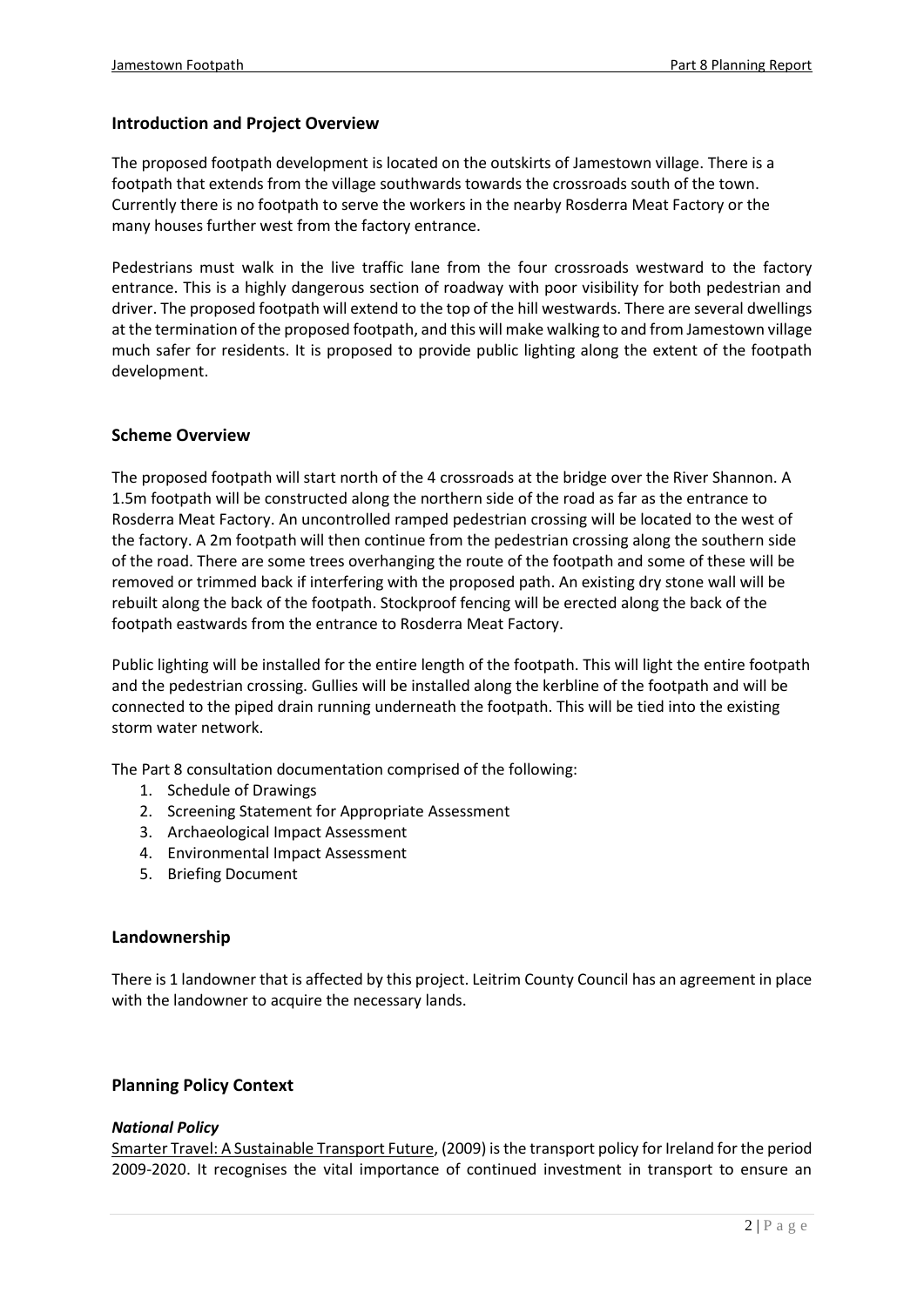efficient economy and continued social development, but also promotes more sustainable transport modes such as walking, cycling and public transport.

#### *Leitrim County Development Plan 2015 – 2021*

#### **1.0 Planning Policy Context**

The Leitrim County Development Plan 2015-2021 is the statutory land use plan against which the proposed development shall be assessed against.

#### **Objective 39**

It is an objective of the Council to ensure all towns and villages have adequate footpaths and public lighting.

#### **Policy 44**

It is the policy of the Council to support the National Policy document *Smarter Travel: A Sustainable Transport Future* and implement, where feasible, guidance provided within the *Design Manual for Urban Roads and Streets,* or any updated versions of these documents issued within the lifetime of the Plan.

#### **Policy 46**

It is the policy of the Council to encourage safe walking and cycling by providing linear parks, footpaths, cycle paths and public lighting in towns and villages.

#### **Policy 47**

It is the policy of the Council to seek to improve the facilities for pedestrians and access facilities for people with special mobility needs in line with the aims of the *European Charter of Pedestrian Rights*.

In relation to Natura 2000 sites which refer to Special Areas of Conservation and Special Protection Areas, the County Development Plan states that the Council shall take appropriate steps to avoid in these areas, the deterioration of natural habitats and the habitats of species, as well as disturbance of the species for which the areas have been designated, in so far as such disturbance could be significant in relation to the objectives of the *EU Habitats Directive (92/43/EEC Directive)*.

With regards to Natura 2000 sites, the County Development Plan includes the following policies:

- **Policy 76** It is the policy of the Council to protect and conserve Special Areas of Conservation and Special Protection Areas including 'Candidate' and 'Proposed' areas.
- **Policy 77** It is the Policy of the Council to ensure that all Plans and Projects that have the potential to negatively impact on the integrity of the Natura 2000 network, will be subject to a Habitats Directive Assessment (HDA), in accordance with Article 6 of the Habitats Directive and in accordance with best practice and guidance.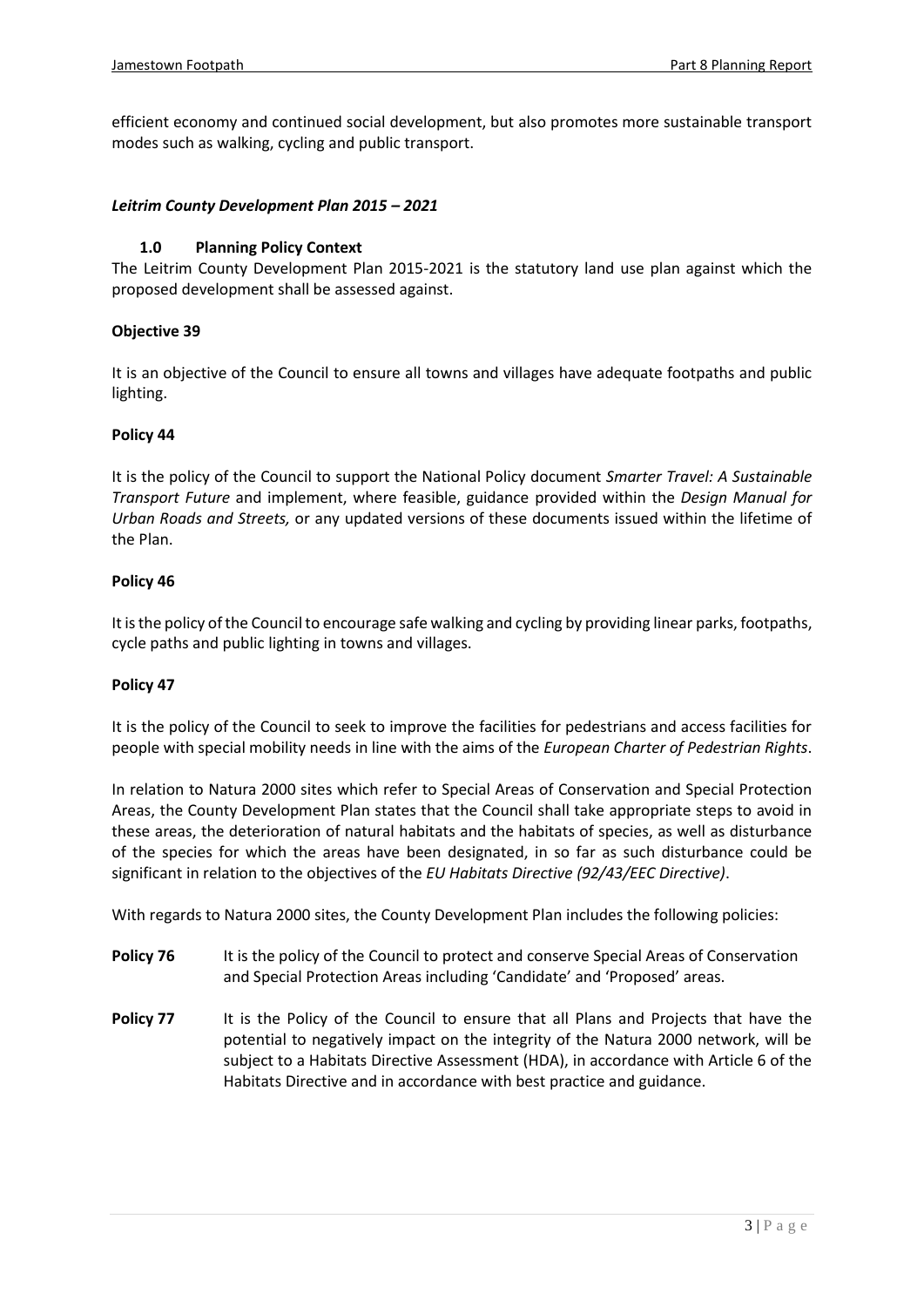#### **Appropriate Assessment**

An Appropriate Assessment Screening Report has been prepared as part of this Part 8 planning application to assist the Planning Authority in their determination. It concludes that the development of the footpath does not pose a risk of significantly affecting (either directly or indirectly) any European site, either alone or in combination with other plans or projects, and there is no reasonable scientific doubt in relation to this conclusion.

#### **Archaeological Assessment**

An Archaeological Impact Assessment Report has been prepared as part of this Part 8 planning application to assist the Planning Authority in their determination. It concludes that the proposed development will not have a direct impact either physical or visual on any known archaeological monument. Some of the proposed works may result in negative impact on previously unrecorded archaeological material that may survive in these areas. Therefore, it recommended that some areas of the proposed scheme be subject to a programme of archaeological monitoring during the construction phase of the scheme as required to be conducted by a suitably qualified archaeologist, under license to the Planning and Heritage Section of the Department of Housing Local Government and Heritage.

#### **Environmental Impact Assessment**

The proposed Jamestown Town and Village Scheme Footpath does not correspond to any project type in the relevant legislation. It can be considered not to comprise 'sub-threshold development' and it can be 'screened out' for Environmental Impact Assessment purposes on this basis. For the avoidance of doubt, the project has nonetheless been reviewed against prescribed criteria for determining whether or not a sub-threshold development is required to be subject to EIA. A global consideration of the criteria finds that the environmental effects of the project are not likely to be significant within the meaning of the Directive. It is therefore concluded that there is no real likelihood of significant effects on the environment arising from the development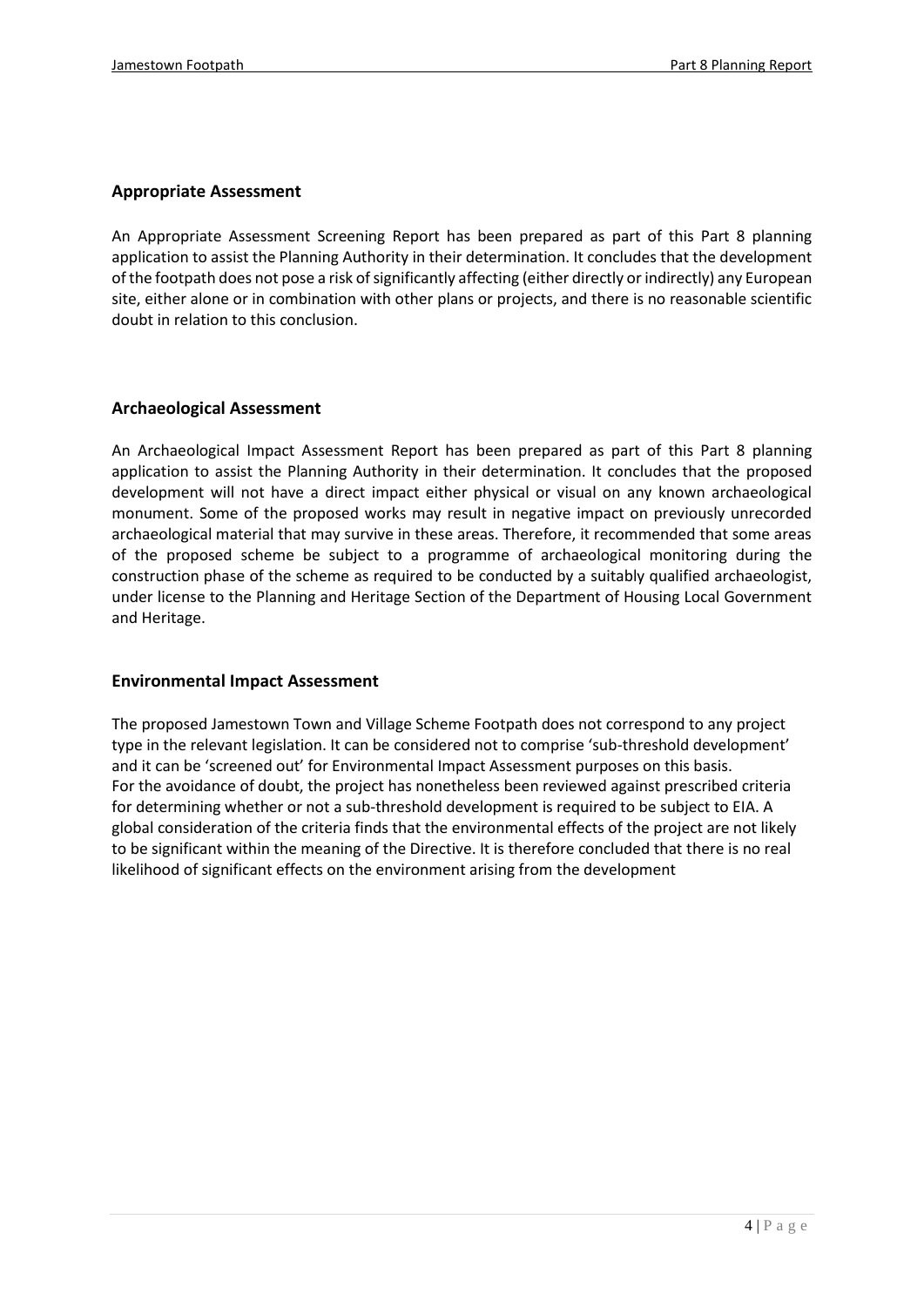### **Appendix I Photographs of Proposed Footpath location.**



**Figure 1: View from eastern end of project looking west**

**Figure 2 View of proposed location of pedestrian crossing**